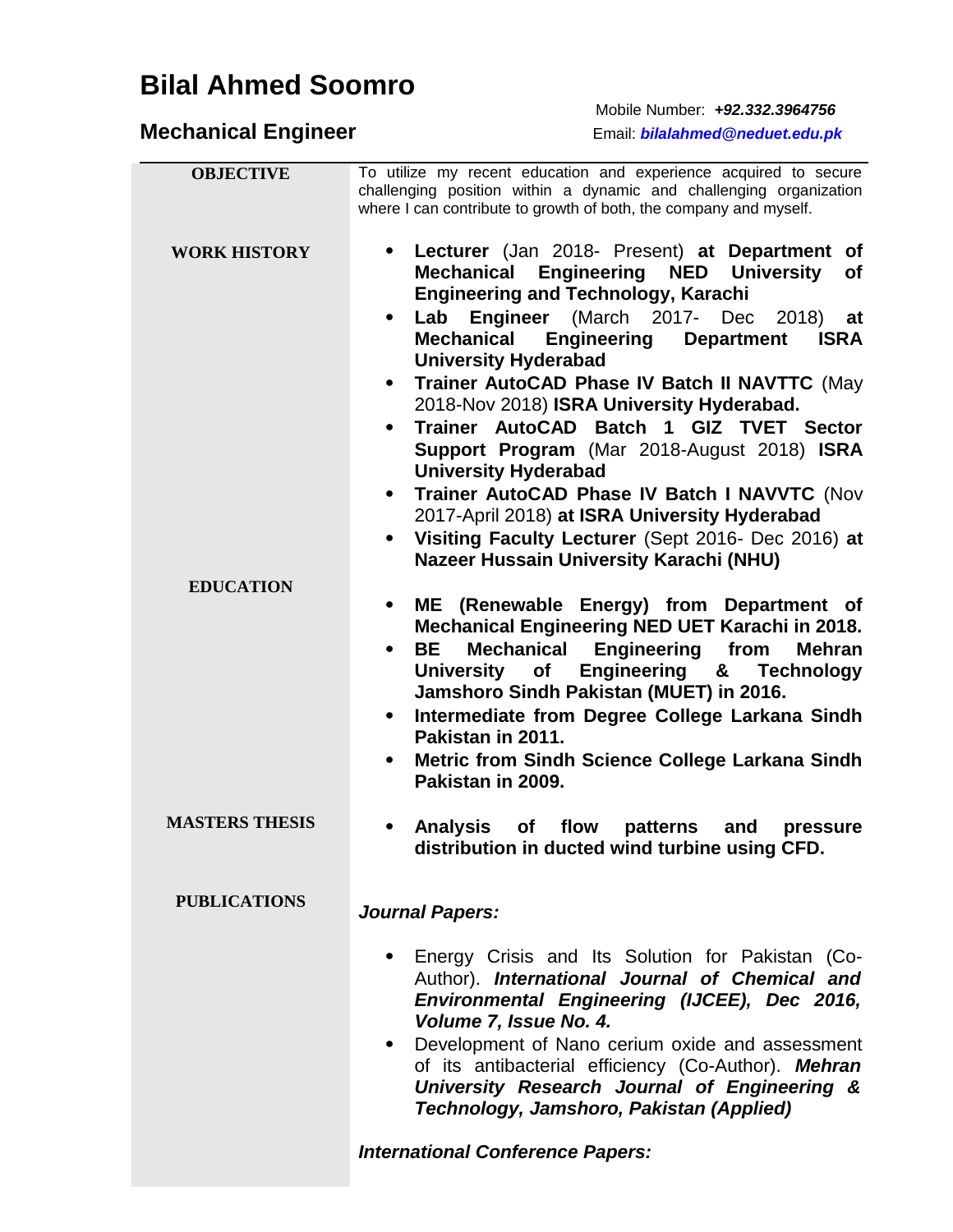| <b>FINAL YEAR</b><br><b>THESIS/PROJECT</b><br><b>CERTIFICATIONS</b><br><b>TRAININGS/SEMINARS</b> | Modelling and Simulation of Diffuser augmented wind<br>turbine (Author). Proceedings of 4 <sup>th</sup> International<br><b>Conference</b><br><b>Energy, Environment</b><br>and<br>on<br>Sustainable Development, EESD 2016 MUET<br>Jamshoro, Pakistan.<br>A comparison between Empirical and EPF method for<br>$\bullet$<br>wind data analysis (Co-Author). Proceedings of 7 <sup>th</sup><br><b>International Mechanical Engineering Congress,</b><br><b>SIMEC 2017 IEP (Institute of Engineers Pakistan)</b><br>Center, Karachi, Pakistan.<br>Impact of Solar Radiation on building envelope using<br>$\bullet$<br>energy plus software (Co-Author). Proceedings of 7 <sup>th</sup><br>International Mechanical Engineering Congress,<br><b>SIMEC 2017 IEP (Institute of Engineers Pakistan)</b><br>Center, Karachi, Pakistan.<br>Modelling and Simulation of Diffuser Augmented Wind<br>٠<br>Turbine (DAWT) using CFD.<br>Certified Assessor (CBA/2018/486) of NAVTTC in<br>$\bullet$<br>Trade of AutoCAD, Computer operator and Energy<br>Efficiency Advisor TVET Sector Support Program.<br>Two-days Workshop at Movenpick Hotel, "Training Needs<br>Analysis (TNA) workshop to Identify Technical Skill Gaps" by<br>NAVTTC in Collaboration with GIZ TVET Sector Support<br>program.<br>Five-days Training at Movenpick Hotel, "Assessors Training in<br>Sindh" by NAVTTC in Collaboration with GIZ TVET Sector<br>Support program.<br>One-day Teachers training at Isra University Hyderabad, "A<br>٠<br>Passion for Teaching and Understanding Adult Learning" by Mr.<br>Abbas Hussein Director Teachers Development Centre, Karachi.<br>Author and participated in 7 <sup>th</sup> International Mechanical<br>Engineering congress, SIMEC 2017 NED-IEP Karachi.<br>Author and participated in 4 <sup>th</sup> International Conference on<br>٠<br>Energy, Environment and Sustainable Development, EESD 2016<br>MUET Jamshoro.<br>Introduction to CAD/CAM/CAE Software by "ASME MUET<br>٠<br>Chapter in Collaboration with KTDMC (Karachi Tools, Dies & |
|--------------------------------------------------------------------------------------------------|--------------------------------------------------------------------------------------------------------------------------------------------------------------------------------------------------------------------------------------------------------------------------------------------------------------------------------------------------------------------------------------------------------------------------------------------------------------------------------------------------------------------------------------------------------------------------------------------------------------------------------------------------------------------------------------------------------------------------------------------------------------------------------------------------------------------------------------------------------------------------------------------------------------------------------------------------------------------------------------------------------------------------------------------------------------------------------------------------------------------------------------------------------------------------------------------------------------------------------------------------------------------------------------------------------------------------------------------------------------------------------------------------------------------------------------------------------------------------------------------------------------------------------------------------------------------------------------------------------------------------------------------------------------------------------------------------------------------------------------------------------------------------------------------------------------------------------------------------------------------------------------------------------------------------------------------------------------------------------------------------------------------------------------------------------------------|
| <b>INTERNSHIPS</b>                                                                               | Moulds Centre) Karachi.<br>One Day Workshop on Public Speaking, Communication<br>$\bullet$<br>Skills & Leadership Qualities in collaboration with Mehran<br>University Debating Society Jamshoro (MUDS).                                                                                                                                                                                                                                                                                                                                                                                                                                                                                                                                                                                                                                                                                                                                                                                                                                                                                                                                                                                                                                                                                                                                                                                                                                                                                                                                                                                                                                                                                                                                                                                                                                                                                                                                                                                                                                                           |
| <b>ACHEIVMENTS</b><br><b>MEMBERSHIPS</b><br><b>ENGINEERING</b><br><b>SOFTWARES</b>               | 2 Weeks internship at KTDMC (Karachi Tools, Dies and<br>٠<br>Moulds Centre).<br>4 Weeks internship at JPCL (Jamshoro Power Plant<br><b>Company Limited).</b><br>Organizer at ASME (American society of mechanical Engineers)<br>Mehran Student Chapter from Jan.2012- Nov.2015.                                                                                                                                                                                                                                                                                                                                                                                                                                                                                                                                                                                                                                                                                                                                                                                                                                                                                                                                                                                                                                                                                                                                                                                                                                                                                                                                                                                                                                                                                                                                                                                                                                                                                                                                                                                    |
|                                                                                                  | Registered with PEC (MECH/32055), Member ASME.<br>٠                                                                                                                                                                                                                                                                                                                                                                                                                                                                                                                                                                                                                                                                                                                                                                                                                                                                                                                                                                                                                                                                                                                                                                                                                                                                                                                                                                                                                                                                                                                                                                                                                                                                                                                                                                                                                                                                                                                                                                                                                |